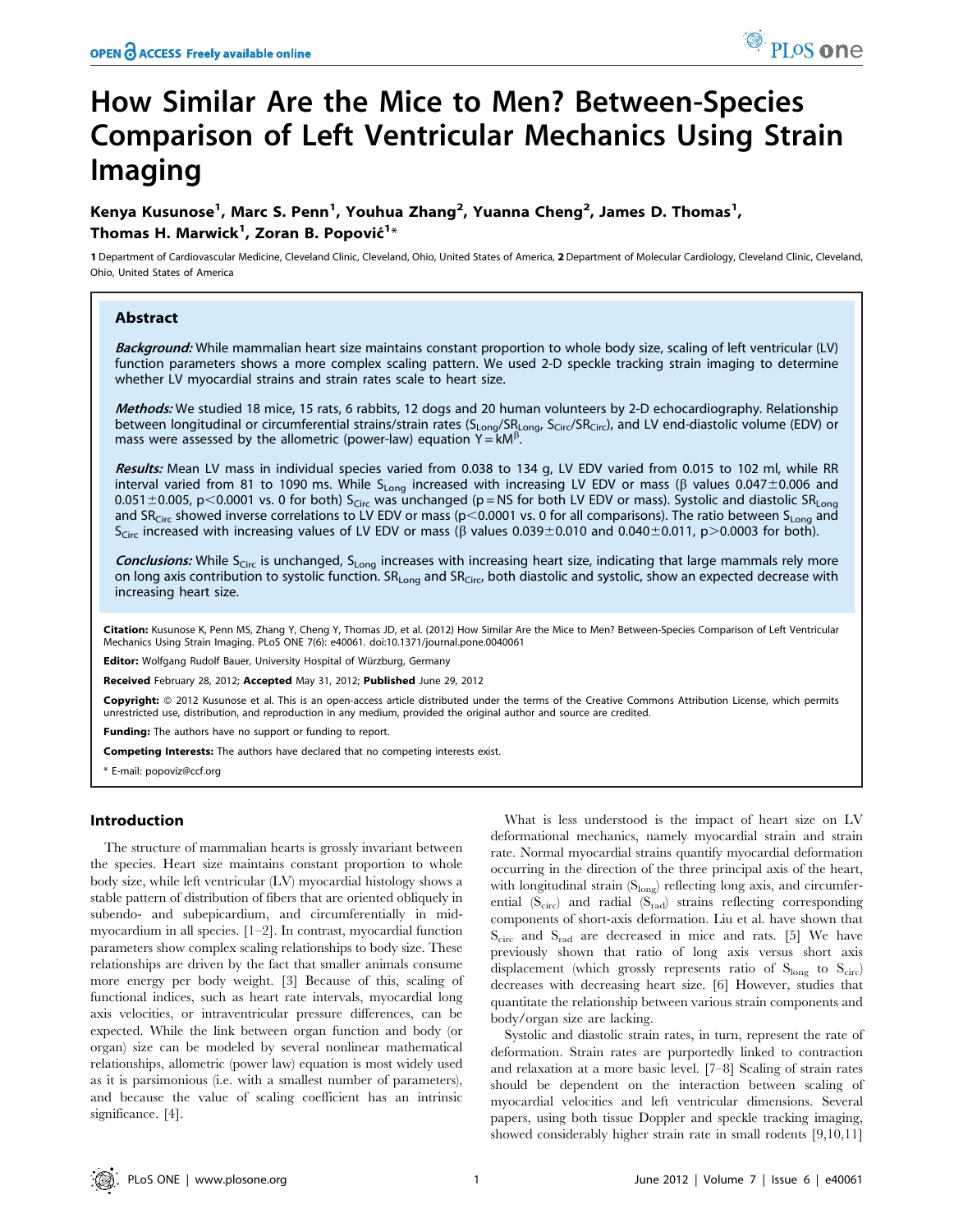and in smaller individuals within the single species [12,13,14]. However, no systematic assessment of the impact of heart size on strain rates has ever been performed.

In this paper we use echocardiography to assess three normal components of strains and corresponding strain rates in five mammalian species that differ in their body size by more than three orders of magnitude. The aim of this study was to determine the presence and magnitude of the impact of heart size on strains and strain rates using an allometric scaling model. Our research hypotheses were that 1) normal myocardial strains show a small but significant decrease with decreasing heart size [5] (See Appendix S1 and Figure S1 for further details), 2) strain rates show a large increase with decreasing heart size (see Appendix S1), and 3)  $S<sub>long</sub>$  to  $S<sub>circ</sub>$  scale differently to changing heart size. [6].

# Methods

## Study Population

Out of our database of 117 healthy volunteers free of any known cardiovascular disease, with normal physical examination, normal electrocardiogram, and not taking any cardio-active medication, we randomly selected 20 subjects whose age was between 21 and 45 years.

The studies in human subjects were performed in accordance with the Declaration of Helsinki. The Institutional Review Board of the Cleveland Clinic approved that study, and all participants gave written informed consent. The animal data were collected during echocardiographic evaluation of control (normal) animals used in several different studies in the period of 2003–2011. The data collection in each of these studies was prospective and specified by the respective study protocols. Importantly, the evaluation of the reported echocardiographic data was performed in each study and animal by using compatible equipment and techniques. All the animal experiments reported in this article were approved by the Institutional Animal Care and Use Committee of Cleveland Clinic and were in compliance with the National Institutes of Health Guide for the Care and Use of Laboratory Animals.

## Procedures

Subjects were studied in left lateral decubitus position. Due to the specificity of the animals' behavior, the procedures differed slightly among the species. Twelve mongrel dogs were trained to lie down calmly for echocardiography. Six white New Zealand rabbits were lightly sedated with 35 mg/kg ketamine administered intramuscularly, with the handler keeping the head covered with soft cloth in a dark room. [15] Fifteen Lewis rats were sedated with 85 mg/kg of ketamine intraperitoneally [16] After ketamine administration, both rats and rabbits responded to transducer

application to the chest wall, and they had to be gently restrained by the handler. Finally, eighteen C57/BL6 mice were assessed in a conscious state, with each one of them having at least one previous echocardiography session with the same handler. All animals were of adult age.

#### Data Collection

Echocardiography was performed using Vivid 7 echocardiography machine (GE Medical, Milwaukee, WI, USA). M-mode echocardiography, two dimensional echocardiography, and twodimensional color tissue Doppler echocardiography data were collected using a dual harmonic 1.7/3.4 MHz or 2.0/4.2 MHz sector transducer (humans, dogs), 6 MHz or 11.5 MHz pediatric sector transducer (rabbits, rats) and 14 MHz epicardial linear transducer (mice). The minimal frame rates acquired during standard two-dimensional echocardiography in humans, dogs, rabbits, rats and mice were 30, 50, 70, 90 and 160 frames  $s-1$ , respectively. The minimal frame rates acquired during color tissue Doppler two-dimensional echocardiography in humans, dogs, rabbits, rats and mice were 125, 125, 189, 200 and 208 frames  $s-1$ , respectively. Data were digitized in a proprietary format for further analysis. Long axis views were obtained from parasternal window in mice, rats and rabbits, and from apical window in dogs and human.

#### Data Analysis

Data were analyzed using Echopac PC (GE Medical Systems, Milwaukee, Wi). LV ejection time was measured directly from the digital pulsed-wave Doppler tracing of the LV outflow tract with the sweep speed set to  $200$  mms<sup> $-1$ </sup>. LV end-diastolic and endsystolic volumes were measured from the long-axis view by the single-plane Simpson equation. LV mass was calculated from twodimensional echocardiography data by the bullet equation:

LV mass (g) = 1.05(5/6)[Aepi(L + $\text{Aepi}/\pi-\text{Aendo}/\pi$ ) – AendoL]

where 1.05 is the specific gravity of muscle, Aepi and Aendo are the epi- and endocardial parasternal short-axis areas, respectively, and L is the parasternal long-axis LV length. LV mass was calculated using both end-systolic and end-diastolic data, and the two estimates were then averaged. Previous studies have validated LV mass measurement based on two-dimensional echocardiography in mice [17], rabbits [18], dogs [19] and humans [20]. Additionally, the validation of LV mass estimation by the bullet equation in mice, rats, dogs and humans from our laboratory was already published. [6].

Speckle tracking imaging. We used a speckle-tracking algorithm incorporated into Echopac PC PC (GE Medical Systems, Milwaukee, Wi). The speckle-tracking analysis was performed by the same trained observer. The region of interest

Table 1. Basic morphometric and echocardiography data of different species.

|               | n  | <b>Body weight</b><br>(kg) | <b>RR</b> interval<br>(ms) | ET<br>(ms)   | LV D/L ratio    | <b>EDV</b><br>(mL) | <b>ESV</b><br>(mL) | EF              | LV mass<br>(g)    |
|---------------|----|----------------------------|----------------------------|--------------|-----------------|--------------------|--------------------|-----------------|-------------------|
| <b>Mouse</b>  | 18 | $0.033 \pm 0.006$          | $92.5 \pm 11.1$            | $39 + 6$     | $0.49 \pm 0.08$ | $0.032 \pm 0.017$  | $0.009 \pm 0.004$  | $0.68 \pm 0.06$ | $0.068 \pm 0.02$  |
| l Rat         | 15 | $0.264 \pm 0.025$          | $143.2 \pm 17.1$           | $63\pm8$     | $0.52 \pm 0.10$ | $0.255 \pm 0.09$   | $0.076 \pm 0.028$  | $0.69 + 0.07$   | $0.728 \pm 0.176$ |
| <b>Rabbit</b> | 6  | $3.01 \pm 0.39$            | $296.8 \pm 36.1$           | $125 \pm 17$ | $0.66 \pm 0.11$ | $2.9 \pm 0.8$      | $1.1 \pm 0.5$      | $0.61 \pm 0.08$ | $3.6 \pm 0.5$     |
| Dog           | 12 | $26.3 \pm 5.9$             | $501.3 \pm 38.8$           | $157 + 12$   | $0.65 \pm 0.10$ | $57.4 \pm 5.9$     | $22 \pm 6.9$       | $0.62 \pm 0.06$ | $86.1 \pm 19$     |
| <b>Human</b>  | 20 | $61.7 \pm 9.8$             | $891.1 \pm 116.1$          | $297 + 28$   | $0.55 \pm 0.05$ | $83.5 \pm 13$      | $32.9 \pm 8.5$     | $0.61 \pm 0.07$ | $100.3 \pm 23.6$  |

Abbreviations: ET: ejection time; D/L ratio: diameter/length ratio (diastole); EDV: end diastolic volume; ESV: end systolic volume; EF: ejection fraction; LV: left ventricular. doi:10.1371/journal.pone.0040061.t001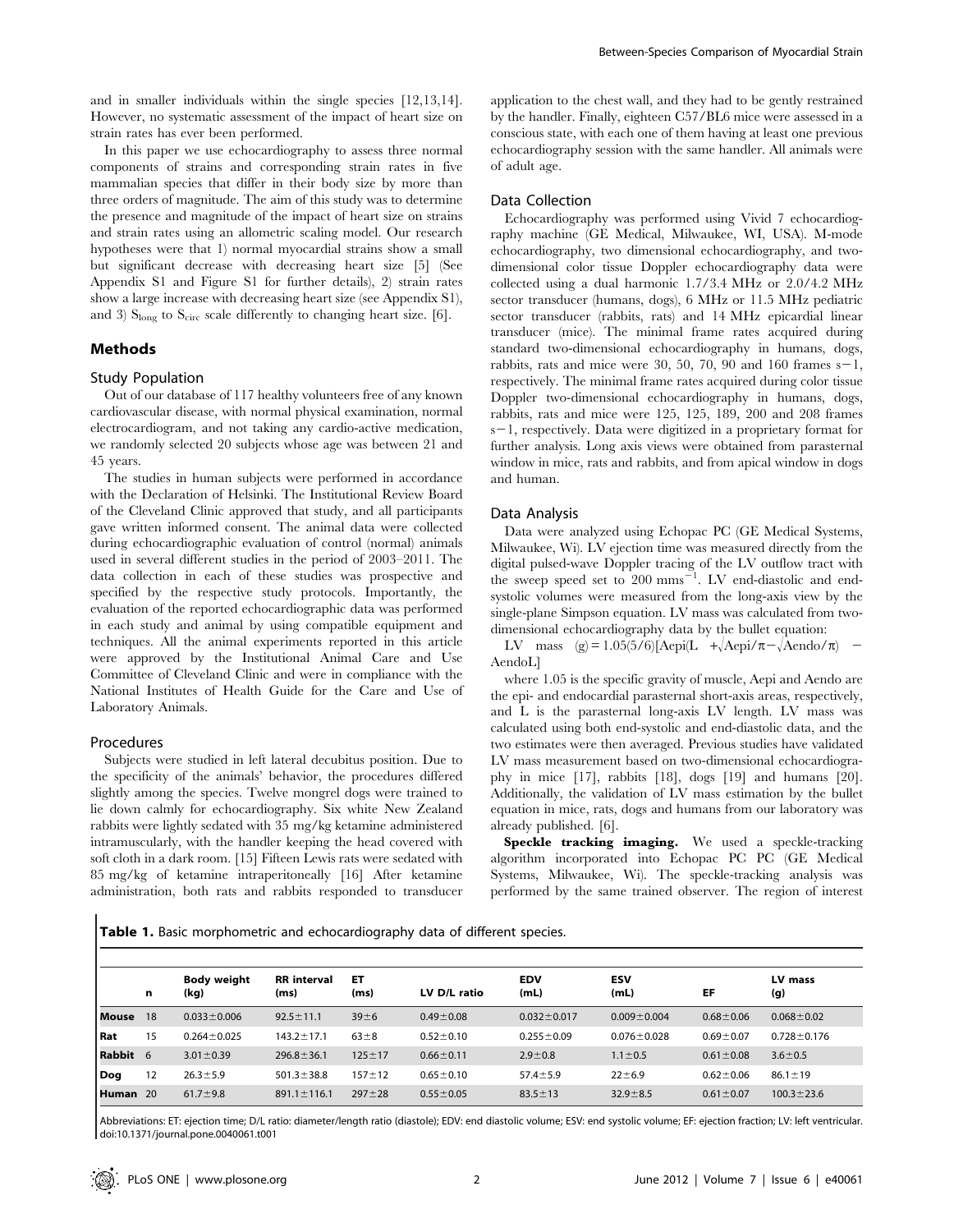

Figure 1. Examples of longitudinal, circumferential and radial myocardial strain and strain rate profiles in different species studied. doi:10.1371/journal.pone.0040061.g001

was overlaid across a cross section of the ventricular silhouette at the image corresponding to the minimal endocardial area. The software algorithm then automatically divided the LV long-axis view and LV short-axis view into six segments for speckle tracking throughout the cardiac cycle. The tracking quality was then visually inspected, and, if it was satisfactory for at least five segments, the tracing was accepted. In mice, since our experiments were done in conscious setting without the possibility of registering the electrocardiogram, we manually defined end- systole and enddiastole. [21] Segmental longitudinal strain (Slong) and strain rate  $(SR<sub>long</sub>)$ , circumferential strain  $(S<sub>circ</sub>)$  and strain rate  $(SR<sub>circ</sub>)$ , and radial strain  $(S_{rad})$  and strain rate  $(SR_{rad})$  curves were then constructed and then averaged to obtain global segmental strain and strain rate curves. End-systolic strains were then obtained from the global strain curves, while peak systolic and diastolic strain rates were calculated from global strain rate curves. For the analysis of human, dog and rabbit data, at least three beats were measured. For small rodents, at least six beats (for rats) or nine beats (for mice) were averaged. The mean value was used for statistical analysis. Long – short axis strain ratio (L/C strain ratio) was calculated by dividing longitudinal strain by circumferential strain.

Tissue doppler imaging. Tissue Doppler Imaging, while carrying higher noise and larger operator variability, has a higher sampling rate and therefore potentially better detection of shortduration, high frequency peaks. [22] Therefore, in order to check for possible underestimation of strain rates, we also assessed Tissue Doppler imaging data obtained in a 4 chamber view and analyzed using EchoPAC PC (GE Medical Systems, Milwaukee, Wi). [10,11] Diastolic and systolic longitudinal strain rates (TDI-SR $_{\text{long}}$ ) were measured in mid interventricular septum using a strain rate length/region of interest of 0.6 mm/0.6 mm, 1.5 mm/1 mm, 3 mm/3 mm, 12 mm/6 mm and 15 mm/6 mm in mice, [23] rats, rabbits, dogs and humans, [24] respectively. The temporal smoothing filters were turned off for all measurements. The values obtained in 6 consecutive (mice and rats) or 3 consecutive (rabbits, dogs, and humans) cardiac cycles were averaged.

## Quantifying Observer Variability

To estimate intraobserver variability, we used data obtained in 2 mice, 2 rats, 2 rabbits, 2 dogs, and 2 humans. The same observer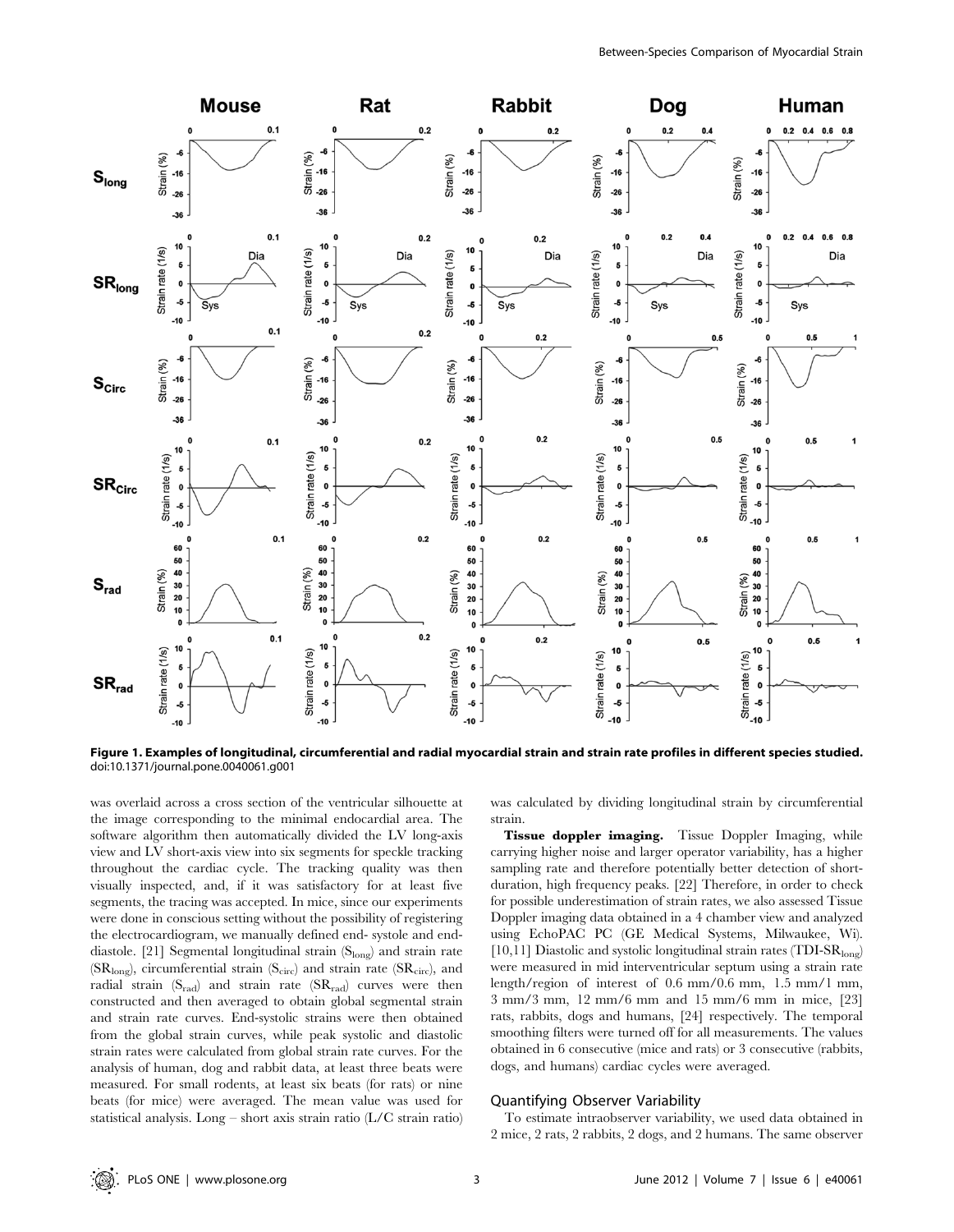

Figure 2. Scaling of longitudinal strain (S<sub>long</sub>) and peak systolic and early diastolic strain rates (SR<sub>long</sub>) to left ventricular enddiastolic volume and mass. Filled circles, empty squares, filled triangles, filled squares, and empty circles represent mice, rats, rabbits, dogs, and humans, respectively. EDV: end-diastolic volume; LV: left ventricle. doi:10.1371/journal.pone.0040061.g002

applied speckle tracking software twice to the same cardiac cycle. Data are presented as means of the absolute and relative differences between measurements and by the correlation coefficient (r).

## Statistical Analysis

We used proposed power-law function to predict the magnitude of the impact of LV size on strain and strain rate [25]:

$$
Y = kM^{\beta} \tag{1}
$$

where M is LV heart size parameter (i.e. LV EDV or LV mass), Y is a dependent variable (i.e. strain, strain rate), k is constant, and  $\beta$ is the power of the scaling exponent. To fit the data into the power function (1), we used a nonlinear regression method with Levenberg-Marquardt algorithm (SPSS 10.0, SPSS, Inc., Chicago, IL, USA). Confidence intervals (95%) for exponent  $\beta$  were calculated using an asymptotic error of estimate. A t test statistics was used to compare the values of exponent  $\beta$  compared to zero and obtained by different methods. [26]. Data are presented as mean  $\pm$  SD or as exponent  $\beta$   $\pm$ standard error of estimate. A  $p$  value  $<0.05$  was considered significant.

## Results

Basic morphometric and echocardiography parameters of different species are presented in Table 1. In our subjects, LV mass varied from 0.038 to 134 g, LV EDV varied from 0.015 to 102 ml, while RR interval varied from 81 to 1090 ms. Thus, body weight and heart size varied by up to four orders of magnitude among the subjects. Figure 1. represents characteristic individual myocardial strain and strain rate profiles in different species.

## Scaling of Long-axis Function

Slong showed a small but significant increase with increasing LV EDV and LV mass, with power exponent of  $\beta_{\rm EDV}$  0.047 $\pm$ 0.006, and  $\beta_{\text{LVmass}}$  0.051 $\pm$ 0.007, respectively (p $\leq$ 0.0001 vs. 0 for both). As expected, absolute strain rates decreased with increased heart size, with systolic  $SR_{long}$  scaling with exponent of  $\beta_{EDV}$  $-0.216\pm0.019$ , and  $\beta_{\text{LVmass}} -0.236\pm0.020$  (p $\leq 0.0001$  vs. 0 for both), and diastolic  $SR_{long}$  scaling with exponent of  $\beta_{EDV}$  $-0.159\pm0.020$ , and  $\beta_{\text{LVmass}}$   $-0.175\pm0.021$  (p $\leq0.0001$  vs. 0 for both) (Figure 2).

DTI-derived strain rates also showed inverse relationships with the heart size. Systolic-TDI-SR<sub>long</sub> scaled to LV EDV and mass with exponent of  $\beta_{EDV}$  -0.252±0.021 and of  $\beta_{LVmass}$  $-0.263 \pm 0.021$  (p<0.0001 vs. 0 for both; p = NS when compared to corresponding exponents obtained for speckle tracking-derived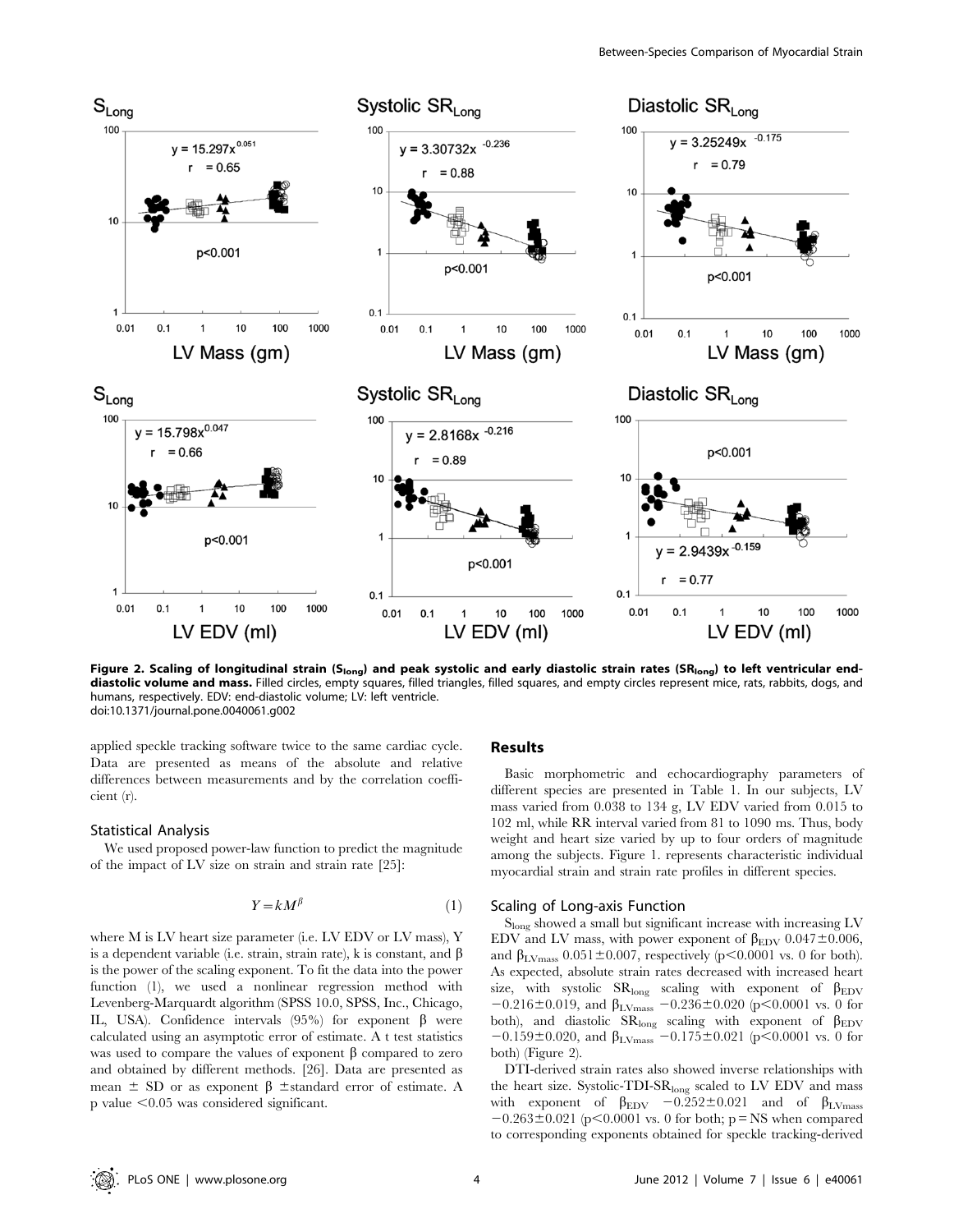

Figure 3. Scaling of longitudinal peak systolic and early diastolic strain rates obtained by tissue Doppler (TDI-SR<sub>long</sub>) to left ventricular end-diastolic volume and mass. Legend as for Figure 2. doi:10.1371/journal.pone.0040061.g003

SR), while diastolic-TDI-SR<sub>long</sub> scaled with exponent of  $\beta_{\rm EDV}$  $-0.241 \pm 0.020$  and of  $\beta_{\text{LVmass}} - 0.262 \pm 0.020$  (p $< 0.0001$  vs. 0 for both;  $p<0.01$  when compared to corresponding exponents obtained for speckle tracking-derived SR) (Figure 3).

# Scaling of Short-axis Function

 $S_{\text{circ}}$  was not affected with heart size ( $\beta_{\text{EDV}}$  = 0.008±0.008, and  $\beta_{\text{LV} \text{mass}} = 0.008 \pm 0.009$ , p>0.1 vs. 0 for both). Again, systolic  $SR_{circ}$  decreased with increasing heart size with exponent of  $\beta_{EDV}$  $-0.261 \pm 0.021$ , and  $\beta_{\text{LVmass}} -0.277 \pm 0.021$  (p<0.0001 vs. 0 for both). Similarly, diastolic  $SR<sub>circ</sub>$  scaled with exponent of  $\beta_{EDV}$  $-0.206 \pm 0.023$ , and  $\beta_{\text{LVmass}} -0.228 \pm 0.023$  (p<0.0001 vs. 0 for both) (Figure 4).

 $S_{rad}$  scaled with exponent of  $\beta_{EDV}$  0.078±0.012, and  $\beta_{LVmass}$  $0.086 \pm 0.014$  (p<0.0001 vs. 0 for both). Systolic SR<sub>rad</sub> scaled with exponent of  $\beta_{\text{EDV}}$  -0.193±0.012, and  $\beta_{\text{LVmass}}$  -0.203±0.013 ( $p$ <0.0001 vs. 0 for both). Diastolic  $SR_{rad}$  scaled with exponent of  $\beta_{\rm EDV}$  -0.130±0.018, and  $\beta_{\rm LV mass}$  -0.142±0.020 (p<0.0001 vs. 0 for both) (Figure 5).

## Relationship between Long- and Short-axis Function

As a result, the longitudinal-to-circumferential strain ratio showed significant scaling exponents ( $\beta_{EDV}$  0.038±0.009 and  $\beta_{EDV}$  0.039±0.010, p = 0.0002 for both when compared with 0) (Figure 6). These results indicate that long- and short-axis strain scale differently.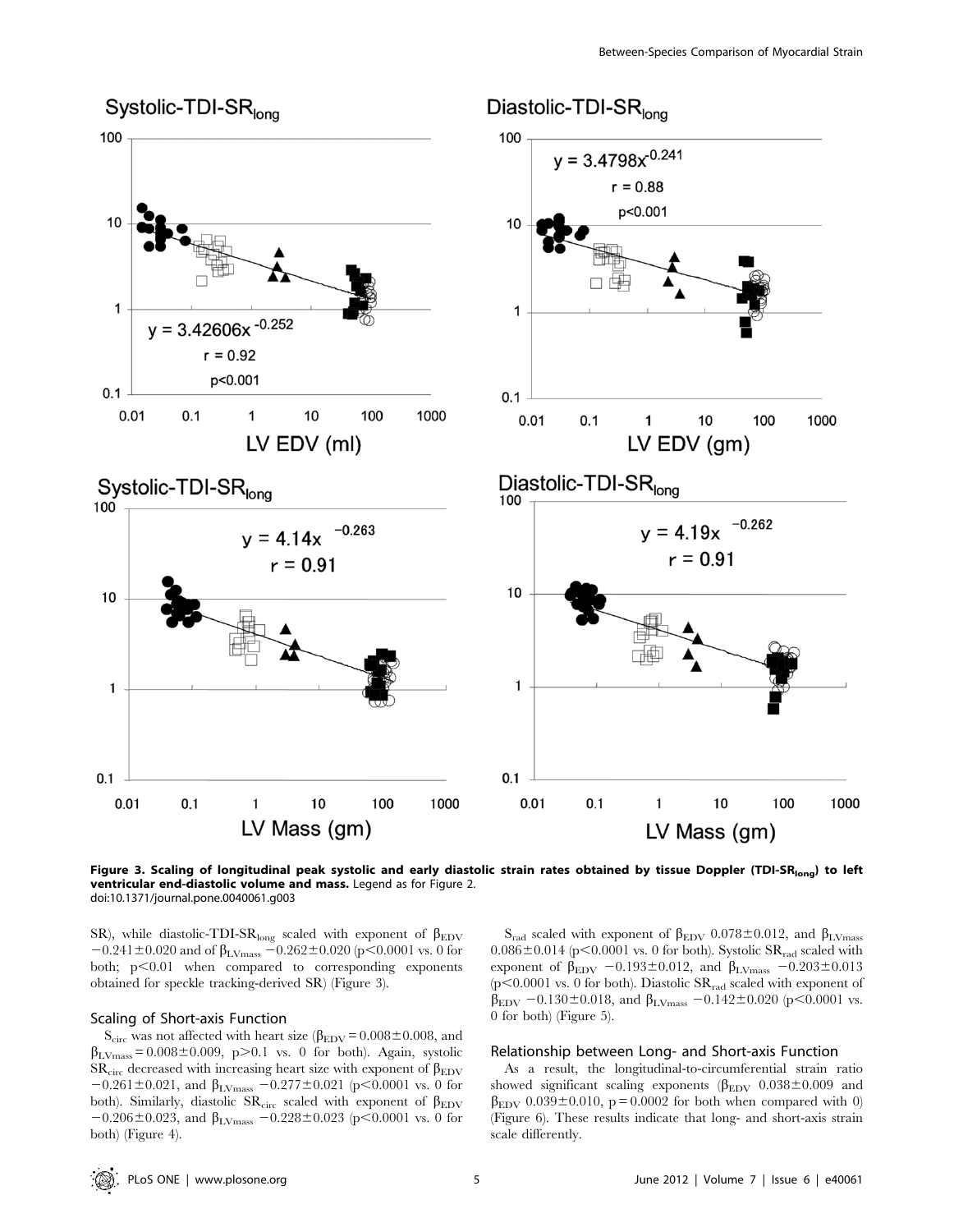

Figure 4. Scaling of circumferential strain (S<sub>circ</sub>) and corresponding peak systolic and early diastolic strain rates (SR<sub>circ</sub>) to left ventricular end-diastolic volume and mass. Legend as for Figure 2. doi:10.1371/journal.pone.0040061.g004

## Relationship between Systolic and Diastolic Strain Rate

During data review, we noted that diastolic strain rates have consistently lower absolute values of power exponent. To elucidate this, we assessed the way the ratio between systolic and diastolic strain rates scales with LV EDV. All three ratios showed highly significant power exponent  $\beta$  ( $\beta$  for ratio between systolic and diastolic  $SR_{long} = -0.07 \pm 0.02$ , p $\lt 0.0001$ ;  $\beta$  for ratio between systolic and diastolic  $SR_{circ} = -0.06 \pm 0.01$ , p $< 0.0001$ ;  $\beta$  for ratio between systolic and diastolic  $SR_{rad} = -0.06 \pm 0.02$ , p $\leq 0.0001$ ).

#### Intra-observer Variability

Intra-observer variability data are shown in Table 2.

# **Discussion**

In this paper, we show that while  $S_{\text{Circ}}$  is unchanged,  $S_{\text{Long}}$  and Srad increases with increasing heart size. Furthermore, there was a significant decrease of the ratio between  $S_{Long}$  and  $S_{Circ}$  with decreasing heart size, indicative that contribution of long axis function decreases with decreasing animal size. We also show that all three components of diastolic and systolic strain rates increased with the decreasing heart size while following an allometric (power law) function, with the power exponents similar to the ones a priori proposed by us.

From a practical viewpoint, our findings are relevant for the accurate translation of research from bench to bedside. Additionally they are important in the context of evolutionary biology, as we describe the way cardiac structures adopt to size constraints by changing the way they operate.

## Strain and Heart Size

Myocardial deformation is a complex phenomenon that can best be represented as a  $3\times3$  tensor, with diagonal elements representing three normal strains (analyzed in this paper), and offdiagonal elements representing shear strains. LV myocardial deformation during systole leads to expulsion of blood, with this process most often quantified by ejection fraction, a measure of global systolic function. As ejection fraction is constant between the species. [5,6] it follows that myocardial strains should be largely invariant between the species. Yet Liu et al. showed that anesthetized mice have markedly longitudinal shortening (by 10%) and  $S_{circ}$  lower, but by a lesser degree (by 6%), than conscious humans [5]. In contrast Bachner-Hinenzon et al. [27] showed that sedated rats have  $S_{\rm circ}$  that is 2% lower, but  $S_{\rm long}$ , that is similar to humans; of note, this study reported markedly lower human Slong than the one reported in the largest clinical multi-center  $S<sub>long</sub>$ study of healthy controls [28]. Our data show similar  $S<sub>circ</sub>$  between species but S<sub>long</sub> that was 5% lower in mice than in humans. A possible discrepancy between these studies may be due to differences in methods and/or the use of anesthetics/sedatives [21]. On the other hand, our findings of a small but significant increase of Slong/Scirc ratio with increasing animal size are in accordance with the previously shown increase of the ratio between long- and short-axis displacement with animal size increase, [6] and is supported by findings of Liu et al. that shows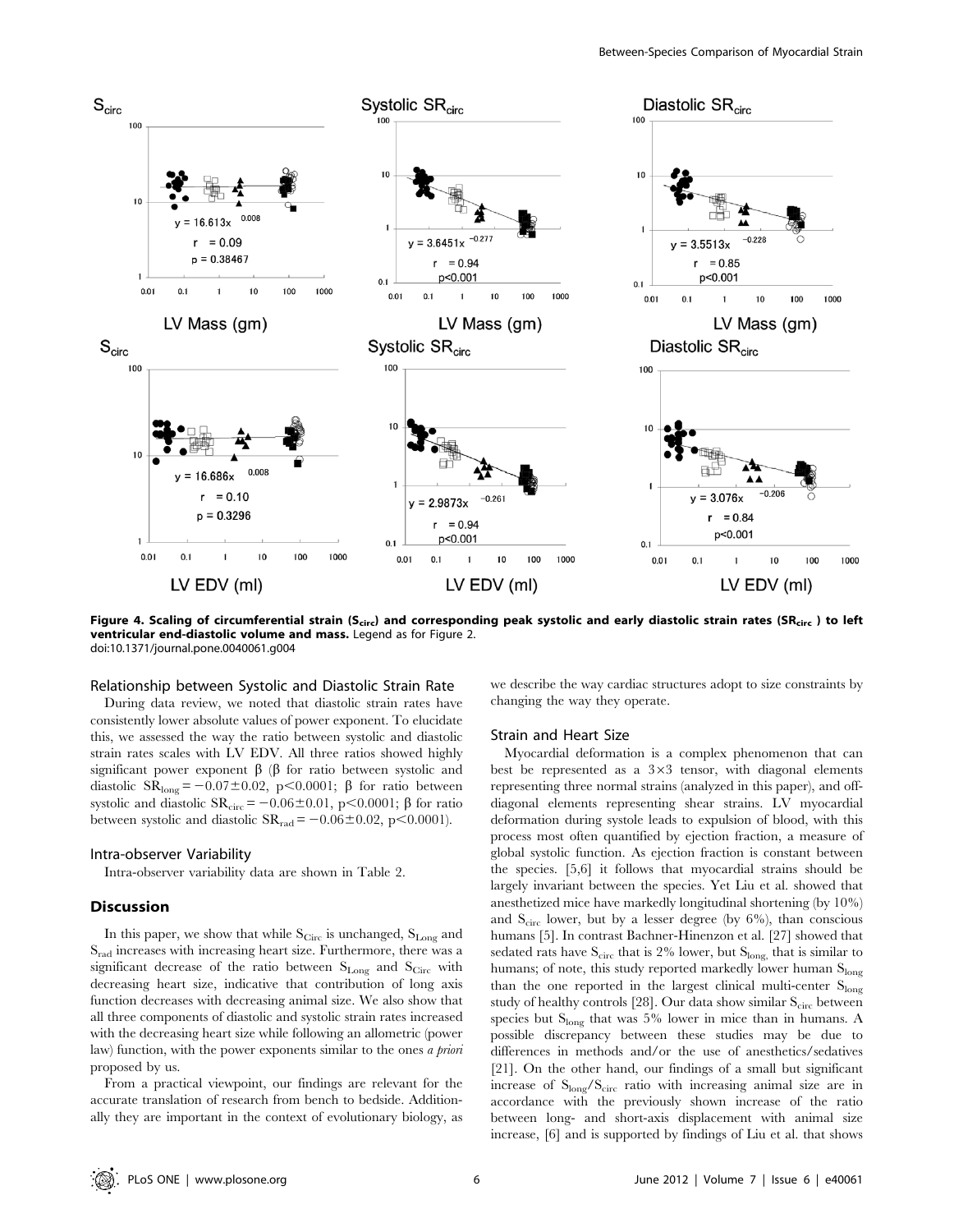

Figure 5. Scaling of S<sub>rad</sub> and corresponding peak systolic and early diastolic strain rates (SR<sub>rad</sub>) to left ventricular end-diastolic volume and mass. Legend as for Figure 2. doi:10.1371/journal.pone.0040061.g005

that body size has a stronger effect on long axis function. Finally, Decloedt et al. have shown that trotter horses [29,30] compared to humans reported in our study and previously [28] [27] have higher  $S_{long}$  of  $-24.6\%$  but similar  $S_{circ}$  of  $-19.7\%$ , again consistent with increase in  $S_{long}/S_{circ}$  ratio with increasing animal size.

#### Strain Rates and Heart Size

We confirmed that strain rates scaled to the heart size with power exponents that were similar to the ones proposed in Appendix S1. The largest divergence from the predicted exponent was seen for diastolic and systolic  $SR_{rad}$ , which could represent a true physiologic phenomenon, or may be due to difficulties in accurately measuring radial strain rate. As a further support for our findings, Decloedt et al. have shown that trotter horses have mean values of all strain rate components lower by almost one order of magnitude when compared to the ones we obtained in mice [29,30].

It is interesting that for all three components of global strain rates, diastolic strain rates showed lower values of the power exponent. This would indicate that decreasing heart size leads to a larger increase in systolic, rather than diastolic strain rate. For example, in our data, the average systolic and diastolic SRlong by speckle tracking were  $1.0^{-s}$  and  $1.5^{-s}$  in humans, but  $6.5^{-s}$  and  $4.3^{-s}$  in mice. This issue is even more complex given relatively

shorter diastolic filling time in small mammals. [16] While the cause of this finding it unknown, it may be linked to betweenspecies differences in gene expression. [31,32] Further studies are needed to elucidate if these findings carry evolutionary importance. [33].

#### Limitations

Several confounding factors, such as differences in heart rate to frame rate ratio, impact of sedation, or intrinsic differences in heart geometry) could have influenced the results. However, recent report showed that speckle-tracking LV strain efficiently detects discrete alterations in mice despite being obtained from images acquired at the frame rate identical to one used in this study. [34] Also, mice, the smallest species studied, have been assessed without any sedation. Finally, LV geometry, quantified by the ratio between LV radius and length, while showing betweenspecies variability, [5] appears to vary independently from the species size (see Table 2).

In this study LV mass of our human subjects was lower than reported in our previous studies, which decreased the range of LV mass studied. The reason for this was that 14 out of 20 of our subjects were women with relatively small body size. The average indexed LV mass was  $61 \pm 12$  gm/m<sup>2</sup>, i.e. within normal limits.

Speckle-tracking derived strains obtained by method used in this study were validated only in humans and dogs, [35] which makes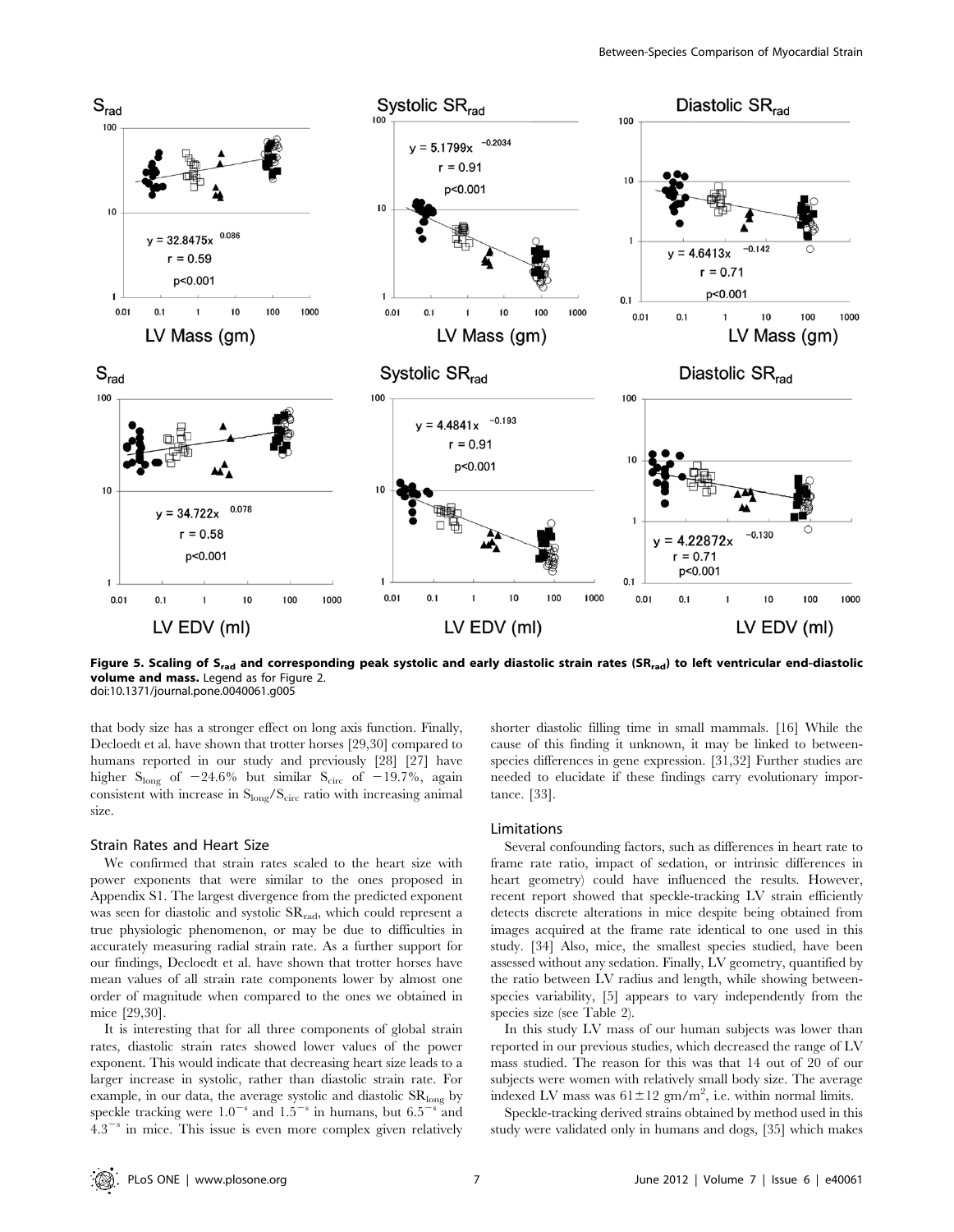

Figure 6. Scaling of long to short axis strain ratio (S<sub>long</sub>/S<sub>circ</sub> Ratio) to left ventricular end-diastolic volume and mass. doi:10.1371/journal.pone.0040061.g006

accuracy of assessment of strain in small animals uncertain. However, we have shown that speckle-tracking derived strains derived by the current method are reflective of myocardial scar or fibrosis in rabbits, rats, and mice. [9,15,21] We are also showing here that high-frame tissue-Doppler derived strain rate of the midventricular septum (which was validated in men [36] and in mice, [37] i.e. in species at the two extremes of body size) correlates well with the global speckle-tracking derived strain rate, adding to plausibility of our findings.

We have not assessed all strain components, and the significant impact of shear strains cannot be excluded. Also, strain rate measurements by speckle tracking echocardiography are less accurate than the strain measurements. Yet several authors showed that one can accurately measure strain rates in mice and rats, and that these measures correlate with relevant physiologic parameters. Furthermore, we tried to overcome this issue by averaging strain from multiple segments. Finally, the impact of sedation and the stress of performing echocardiography studies cannot be completely eliminated.

In conclusion, while  $S_{\text{Circ}}$  is unchanged,  $S_{\text{Long}}$  and  $S_{\text{rad}}$  increase with increasing heart size, indicating that large mammals rely more on long axis contribution to systolic function. While both diastolic and systolic  $SR_{Long}$ ,  $SR_{Circ}$ , and  $SR_{Rad}$  increase with decreasing heart size, the increase is more substantial for systolic SR. Further studies are needed to develop species normal ranges for subsequent intervention studies.

# Supporting Information

Figure S1 Scaling of left ventricular (LV) length and systolic and diastolic mitral annulus (MA) long axis velocities to left ventricular mass derived from previous data [6] (Panels A and B); Predicted scaling of longitudinal systolic and diastolic strain rates  $(SR_{long})$  (Panels C and D); Scaling of longitudinal and circumferential strains (Slong and  $S_{circ}$ ) derived from data from Liu et al. [5] (Panel E). (TIF)

Appendix S1 Study Background. (DOC)

Table 2. Intra-inter observer variability of reconstructed strain data in the different species.

|                              | Longitudinal         |                                                                         |                                                              |  |  |
|------------------------------|----------------------|-------------------------------------------------------------------------|--------------------------------------------------------------|--|--|
|                              | <b>Strain</b><br>(%) | <b>Systolic Longitudinal</b><br><b>Strain Rate</b><br>1 <sup>-5</sup> 1 | <b>Diastolic Longitudinal</b><br>Strain Rate $\binom{-s}{s}$ |  |  |
| Mean                         | $23.1 \pm 13.5$      | $3.6 \pm 2.6$                                                           | $3.4 \pm 1.8$                                                |  |  |
| Intraobserver variability    |                      |                                                                         |                                                              |  |  |
| Mean absolute difference     | $1.84 \pm 1.27$      | $0.45 \pm 0.29$                                                         | $0.49 \pm 0.24$                                              |  |  |
| Mean relative difference (%) | $8.4 \pm 5.2$        | $12.5 \pm 7.4$                                                          | $13.3 \pm 7.2$                                               |  |  |
| Correlation                  | 0.99                 | 0.99                                                                    | 0.98                                                         |  |  |

doi:10.1371/journal.pone.0040061.t002